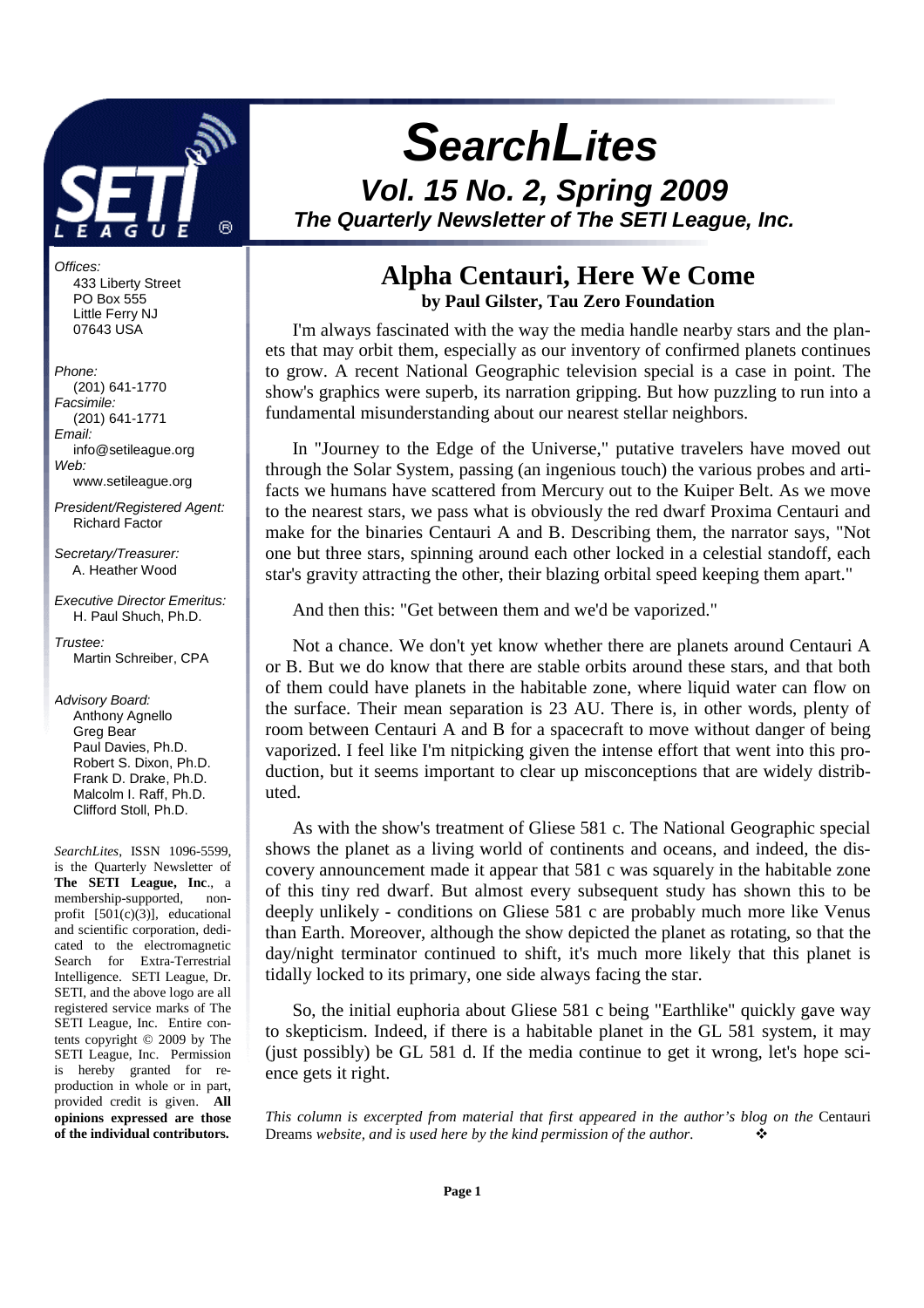## *Remembering:*  **SETI Patriarch Giuseppe Cocconi (1914-2008) courtesy of CERN (European Centre for Nuclear Research)**

Giuseppe Cocconi, a central figure in particle physics and cosmic rays, passed away on 9 November, at age 94.

Even thirty years after his official retirement, he would regularly come to CERN to discuss the physics he loved. We were so used to meeting him as he made his way through CERN, that a feeling of loneliness has taken us all.

Born and raised in Como, it was there that Giuseppe first developed his passion for astronomy. As a teenager he used to observe and measure the night sky with the simple tools available to him, and it was this very direct approach that later became his characteristic style of research.

Following the advice of a friend and fellow astronomer, Giuseppe went to study physics at Milan University. Shortly after completing his university studies Giuseppe was invited by Edoardo Amaldi to go to Rome in February 1938 and spend six months at the Institute of Physics. There Giuseppe met Enrico Fermi, Gilberto Bernardini, who was later the first Director of Research at CERN, and others who had just started working in the field of cosmic rays. With Fermi in particular, Giuseppe worked on the construction of a Wilson chamber to study meson decay modes. Giuseppe often recalled how lucky he had been to share the laboratory with Fermi, and enjoyed telling us about him and about Maiorana who mysteriously disappeared while Giuseppe was in Rome. The Wilson chamber was finally completed in Milan.

In August 1938 Giuseppe, back from Rome, laid the foundations for research into cosmic rays in Milan. He worked with Geiger counters and cloud chambers at sea level and at Cervinia and Passo Sella, in the Alps, until 1942, when he was called to join the army to do infrared research work in Rome for the Italian Air Force.

It was in Milan that Giuseppe met Vanna Tongiorgi, a student who chose cosmic rays as the subject for her thesis and Giuseppe was her supervisor. They co-authored a first paper in 1939 on the nature of secondary radiation in cosmic rays. They married in 1945 and formed, for more than fifty years, an extraordinary couple. They both loved physics, fine arts and sports, in particular skiing and walking in the mountains.

In 1942, only five years after getting his Laurea (degree), he was appointed Professor at Catania University, a post which he only managed to take up at the end of 1944, due to the fighting during WW2. Giuseppe always talked with great pleasure of the people he met, and the cosmic ray work at Catania.

His most relevant work during his time in Italy was on extended cosmic ray showers. It was his initial work into this high-energy phenomenon that paved the way for research in this field for years to come.

In 1947 Giuseppe accepted an offer from Hans Bethe for a position at Cornell University. Giuseppe remained at Cornell as a full professor until 1963. Together with Vanna, he per-

formed various cosmic ray experiments at the university, and at Echo Lake in the Rocky Mountains. Two results emerged from this research: his observation of neutrons as one of the cosmic radiation components, with the accompanying phenomenon now known as spallation, and the proof of the existence of extensive showers, some of them of very high energy hinting at galactic, and even extragalactic, origins.

Giuseppe enjoyed his work at Cornell. The exchanges he had with the theoreticians were very friendly and stimulating. He wrote his most widely known paper with Philip Morrison, which was published by *Nature* in September 1959 (it was written at CERN at a time both were visiting). In this paper they showed that the best frequency to search for signals from intelligent extraterrestrials is 1420 MHz, corresponding to the 21-centimeter line of neutral hydrogen. The Search for Extra-Terrestrial Intelligence (SETI) based on the Cocconi-Morrison paper is still going on today.

During sabbatical leave (1959-61) at CERN, Giuseppe contributed to setting up the experimental programme for the PS, which came into operation in November 1959. He performed a series of measurements on proton-proton elastic and inelastic scattering and proton-nuclei total cross-sections. Back in the USA he continued this programme at the BNL accelerator to measure large angle scattering for two more years.

In 1963 Giuseppe and Vanna joined CERN. He, Alan Wetherell, Bert Diddens and others, formed a group working at the PS on proton-proton scattering. They found that the slope of the diffraction peak shrinks with energy, a phenomenon which was soon interpreted as a manifestation of the exchange of Regge-poles (the so-called pomeron!).

Giuseppe became CERN Director of Research in 1967, and held the position until 1969. At the end of the 60s he was enthusiastic about the perspective promised by the Intersecting Storage Rings, and his group joined forces with a group from Rome to study small angle proton-proton scattering with the technology that later became known as 'Roman pots'. He would hand-build the delicate hodoscopes made of tiny scintillators, and spend hours with PhD students in the ISR tunnel to align them. Thus came the discovery of the rising with energy of the proton-proton cross-section, something which for most people came as a complete surprise, showing that the proton expands with energy, and the correlated discovery that the nuclear-Coulomb interference becomes positive at high energy (as predicted by dispersion relations).

Later Giuseppe and the CERN-Rome collaboration decided to move to neutrino physics. Together with the group led by Klaus Winter, they formed the CERN-Hamburg-Amsterdam-Rome collaboration (CHARM) that built a marble calorimeter and ran the CERN neutrino beam until the beginning of the 80s. Giuseppe became very knowledgeable in the field of neutral and charged current interactions. He was especially interested in the delicate measurement of the elastic scattering of neutrinos on electrons.

After retirement in 1979, Giuseppe maintained an active interest in the experimental work going on at CERN and in the progress of the new accelerators. At same time he followed the progress in the field of cosmic rays and astrophysics. He had a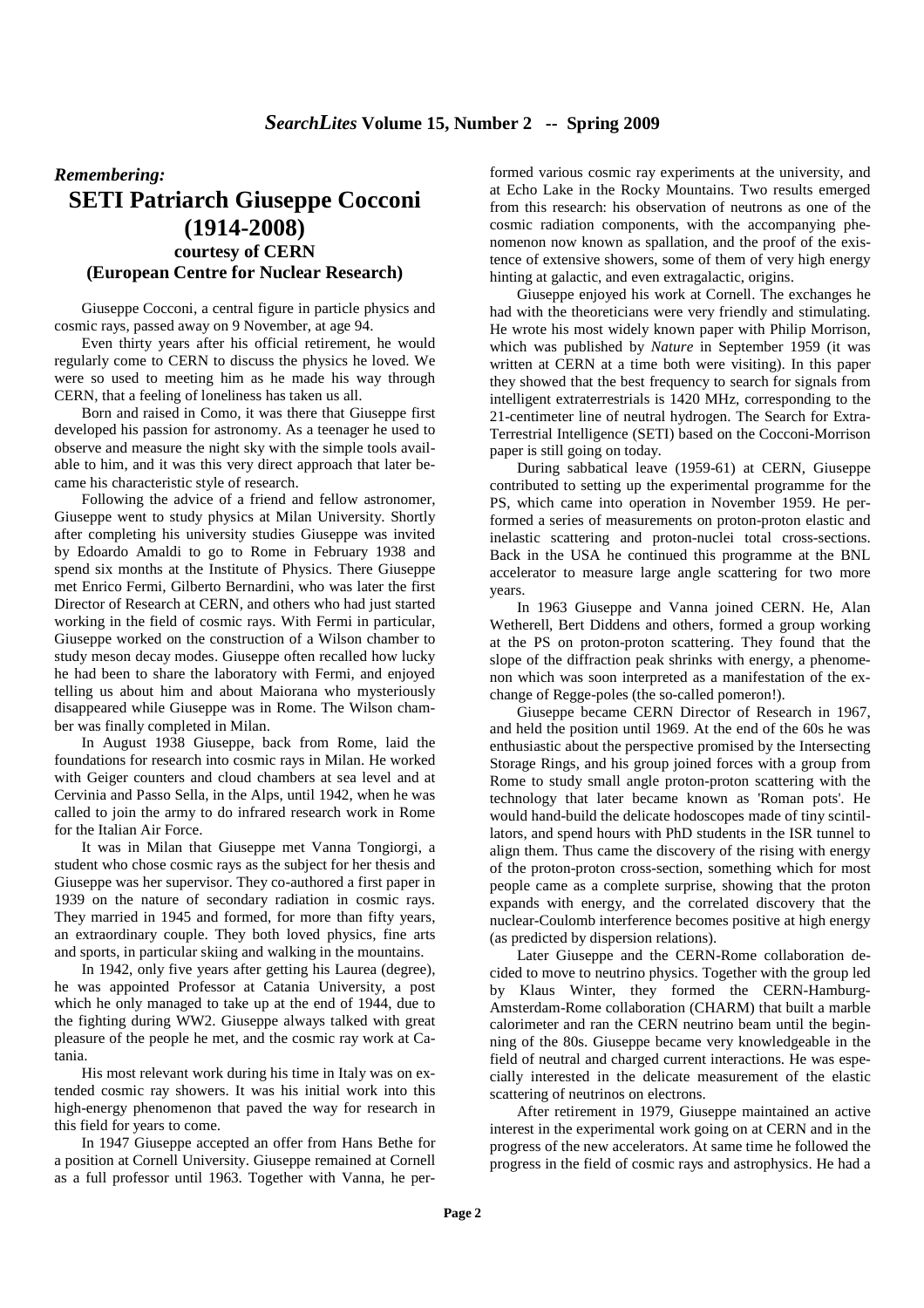privileged relationship with his theorist friends, and the CERN library recorded him as one of the most demanding users.

Giuseppe enjoyed the respect of great physicists in the world. As a man of culture and vision, he was very curious and attentive to what was going on in the world, and not only in the field of physics. Very kind and always ready to listen, straightforward but humble in his relations with his colleagues, always ready to admire other people's success, he was happy to share his knowledge with juniors. His refusal of association with academies, and his lack of interest in prizes and honours, as well as his wish not to talk publicly, after his retirement, of his scientific life, are well known. He was a great physicist.

We miss his precious friendship. We share our sorrow with his children Anna and Alan and the whole family whom he loved.

#### **Physicist, science fiction author, and IAA SETI Committee member Richard Carrigan adds this personal remembrance:**

Cocconi and I shared a field of research in high energy physics, small angle elastic scattering. I remember showing him around the Meson Laboratory at Fermilab when it was still under construction in the early seventies. As I recall Cocconi was concerned to see some small frogs stuck in a new tunnel and wanted to save them. A charming man.  $\cdot$ 

### *Guest Editorial*

### **The Case for Extraterrestrial Beacons by Bob Krekorian**

### **Former NASA SETI Signal Detection Analyst**

The NASA Astrobiology Conference in April, 2008 had as one of its topics, Future SETI: Technologies, Techniques and Strategies. Its premise is that after five decades of negative results from radio and optical SETI searches, there should be new approaches to the problem like detecting the biosignature of an extrasolar planet. This premise regarding SETI is not supported by reality.

The search for an extraterrestrial civilization is one of the most intellectually stimulating and potentially rewarding pursuits open to humanity. As we approach five decades since the 1959 groundbreaking paper by Giuseppe Cocconi and Philip Morrison, *Searching for Interstellar Communications*, much discussion has taken place on how to detect interstellar signals. In actual fact, very little systematic exploration has been performed. The NASA SETI project and the use of the NASA targeted SETI signal processing equipment by a private organization over a ten year period was especially disappointing in what it accomplished.

Many ideas have been put forward speculating on the existence of extraterrestrial civilizations, their number in the galaxy and their longevity. For those civilizations that become technological and do not self destruct, it is reasonable to assume that some number reach long lifetimes and are still scientifically curious. An interstellar beacon, which has as its sole purpose communication with other contemporary technological civilizations in the galaxy, is quite plausible under these circumstances.

What would be the motivation to construct such a beacon? Perhaps there is an altruistic code in the galaxy to preserve the history of all civilizations, past and present? Perhaps there would be interest in contacting new technological civilizations like us, knowing that there is a time window (hundreds of years) after the the discovery of radio when some societies disintegrate because of sociological and environmental factors. In all likelihood, we would not be the first civilization that they have made contact with, thus finding one could be the gateway to many contacts. What could they expect to learn from finding one more? They may know a lot and have great understanding of science but the Earth's civilization with its unique biology and history will be a new one for them to put into the larger context of life in the universe. Maybe they will ask for pictures and sounds from our culture? Maybe they will ask for detailed data on our solar system? This seems far more practicable and feasible than sending out an armada of spaceships to explore other star systems. In a way, we would be their interstellar space probes.

There is another possibility in the quest to find an extraterrestrial technological civilization. Might we detect their internal communication signals (leakage), like our TV or radar? This seems like an almost hopeless proposition and is beyond our current technological capabilities. Let twenty second century SETI researchers work on detecting leakage, should our efforts in this century prove fruitless.

When one considers all the concatenated probabilities connected with the formation of planet Earth, its composition, its stable environment over geological timescales that allowed complex life to flourish, the inescapable conclusion is that millions of sun-like stars will have to be examined to find one that is transmitting an artificial signal. That means the search volume of space could extend from one to two thousand light years. The NASA Kepler Mission, which is scheduled for launch in 2009, will for the first time give us hard empirical data on the number of Earth-like planets in habitable zones, their orbital stability in multiple star systems, and the types of stars that have them. This will be quite important in bounding the SETI search space.

Recently, the NASA Astrobiology Institute sponsored studies of M stars as potential sites where complex lifeforms could exist. Even though M stars comprise about two thirds of all stars in the galaxy, which makes them attractive from a numbers standpoint, they are however poor candidates as SETI targets for the following reason.

M type stars have an effective temperature of 1/2 and a radius of 1/3 that of our Sun. Using a basic model, one can calculate the habitable zone, the annulus around a star in which stellar flux is sufficient to allow liquid water to exist. This puts the M star planet at about 0.1 AU and it may well be tidally locked.

There are a multitude of reasons why biology, let alone a technological civilization, would be ill-suited to exist on such a planet. Imagine a tidally locked Earth orbiting a M star where half the Earth, say from 0 to 180 degrees west longitude, is in perpetual darkness and permanently frozen down to 200 degrees below zero centigrade. I trust none of us would be living in California.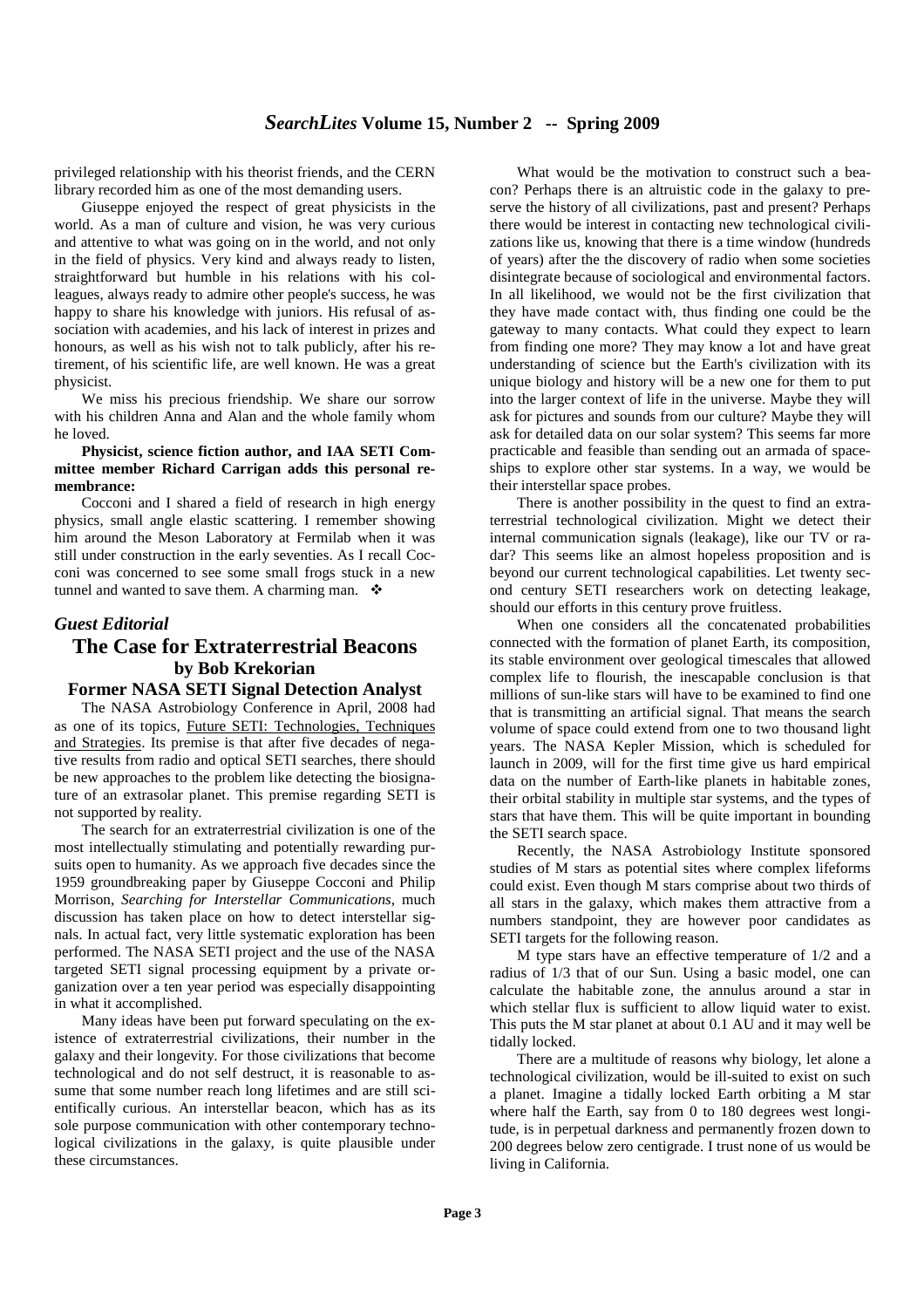If a targeted search is the strategy of choice and detection sensitivity is essential, a targeted search of millions of stars would take centuries to complete. And even if one of these stars is indeed broadcasting, detection could be missed because our detection sensitivity was just not good enough, or interstellar scintillation degraded the signal during the observation time frame, or the observation is not coincident with the duty cycle of the beacon, or we are not sensitive to the particular type of signal structure being transmitted.

Based on the above considerations, it is logical (logic flows from causality) to expect that our galactic colleagues will make the detection problem for the contact as simple and straightforward as possible. Universality of the laws of physics and the logic of mathematics will govern their strategy to maximize the probability of detection.

My own career with the NASA SETI project included 15 years working with Dr. Kent Cullers, the leading expert in the world on SETI signal detection. I never did stop working on the detection problem. During the 1990's, I organized a team to construct a radio telescope dedicated to SETI research. The team included Professor Frank Drake.

When I was with the NASA SETI project, one of the scientists told us that there really has not been a new idea with SETI in the last twenty years. Maybe this will all change? I have come up with new thinking in how the interstellar communication link would be achieved. Something has been overlooked. If my ideas are scientifically sound, it is quite possible to make a detection within a decade using existing telescopes and signal processing capabilities.

The expectation is that the contact/acquisition signal will be an address (pointer), like in the C programming language. It will direct contactees to where the actual communication channel is located. The exact frequency channel of the beacon transmitter may be known. Our astronomical capabilities might be insufficient to receive the text of the extraterrestrial transmission.

The charter of NASA includes a statement, the expansion of human knowledge of phenomena in the atmosphere and space. Some of us who were with NASA for the SETI inauguration on Oct 12,1992 (500th anniversary of Columbus discovering the Americas) remember the worldwide interest and excitement created by what the agency was doing. Can we not rekindle this exploration spirit with a new generation of Americans?

NASA already has in place many of the resources needed to begin the search. The NASA SETI project was based on the 1977 NASA SP-419 report. See the conclusions from the report [NASA sp-419] which are still valid today. The 1993 congressional mandate to end United States funding for SETI is no longer in effect. Proposals for SETI grants are now being accepted by NASA and the NSF, but NASA is the proper federal agency to carry out a comprehensive search. The agency should form a small exploratory group, uninhibited by past orthodoxy, and take a fresh look at the search for extraterrestrial intelligence.

**Disclaimer:** The opinions expressed in editorials are those of the individual authors, and do not necessarily reflect the position of The SETI League, Inc., its Trustees, officers, Advisory Board, members, donors, or commercial sponsors.

#### *Book Review:*

### **Extrasolar Planets and Astrobiology by Caleb Scharf (University Science Books, 2008) reviewed by Paul Gilster**

Caleb Scharf is director of the Columbia Astrobiology Center. His new book is designed for university courses on the subject, with extensive background not only in the relevant physics and mathematics, but also in chemistry, biology and geophysics, studies the multi-faceted world of astrobiology melds into a complex whole.

The book is actually based on the upper-level course Scharf has been teaching at Columbia. The author tells me in an e-mail that his intent is specifically to reach students serious about moving into the discipline: "The aim is to provide the basis for students to gain a real understanding of how to actually do research on exoplanets, as well as some of the broader science encompassed by astrobiology." Making the point are the exercises designed for each chapter to draw newcomers into research and provide examples for calculation. I also want to mention the book's online component, where news items are cross-referenced with the book.

And I like what planet-hunter Geoff Marcy has to say in his foreword, especially in its hint of long-term interstellar travel:

For the future, NASA and the Jet Propulsion Laboratory have developed the Space Interferometry Mission that will use the interference of light waves gathered by a spaceborne pair of telescopes to detect earth-like planets, and measure their masses, around nearby stars. Just over the horizon are plans for a spaceborne telescope that blocks the glare of nearby stars, allowing us to take images of Earth-like planets and to determine their chemical composition from their spectra. Any worlds having oxygen atmospheres and surface oceans will smell fishy from 40 light years. This census of habitable earths will fill GoogleGalaxy with ports-of-call for our grandchildren who will send robotic probes and later themselves, at least those with extreme daring and patience. The urge to explore these new worlds comes from our anthropological roots at Olduvai Gorge two million years ago. What sets us apart from the stones and the stars is our insatiable desire to understand our kinship with both.

Nicely put, and I especially like that GoogleGalaxy bit, the updated and searchable version of the Encyclopedia Galactica. Scharf looks hard at how we study planet and star formation, how we observe exoplanets and undertake chemical and biological modeling. I'm glad to see that he does not claim definitive status for the book in a field as malleable as this, but treats astrobiology as an 'emerging interdiscipline' - exactly the right phrase - while his audience is "...the student or researcher in astronomy or physics, or possibly someone from the geophysical, chemical, or biological sciences, looking for a deeper understanding of the 'astro' in astrobiology." Those looking for an astrobiology career will want Extrasolar Planets and Astrobiology on their shelves. ❖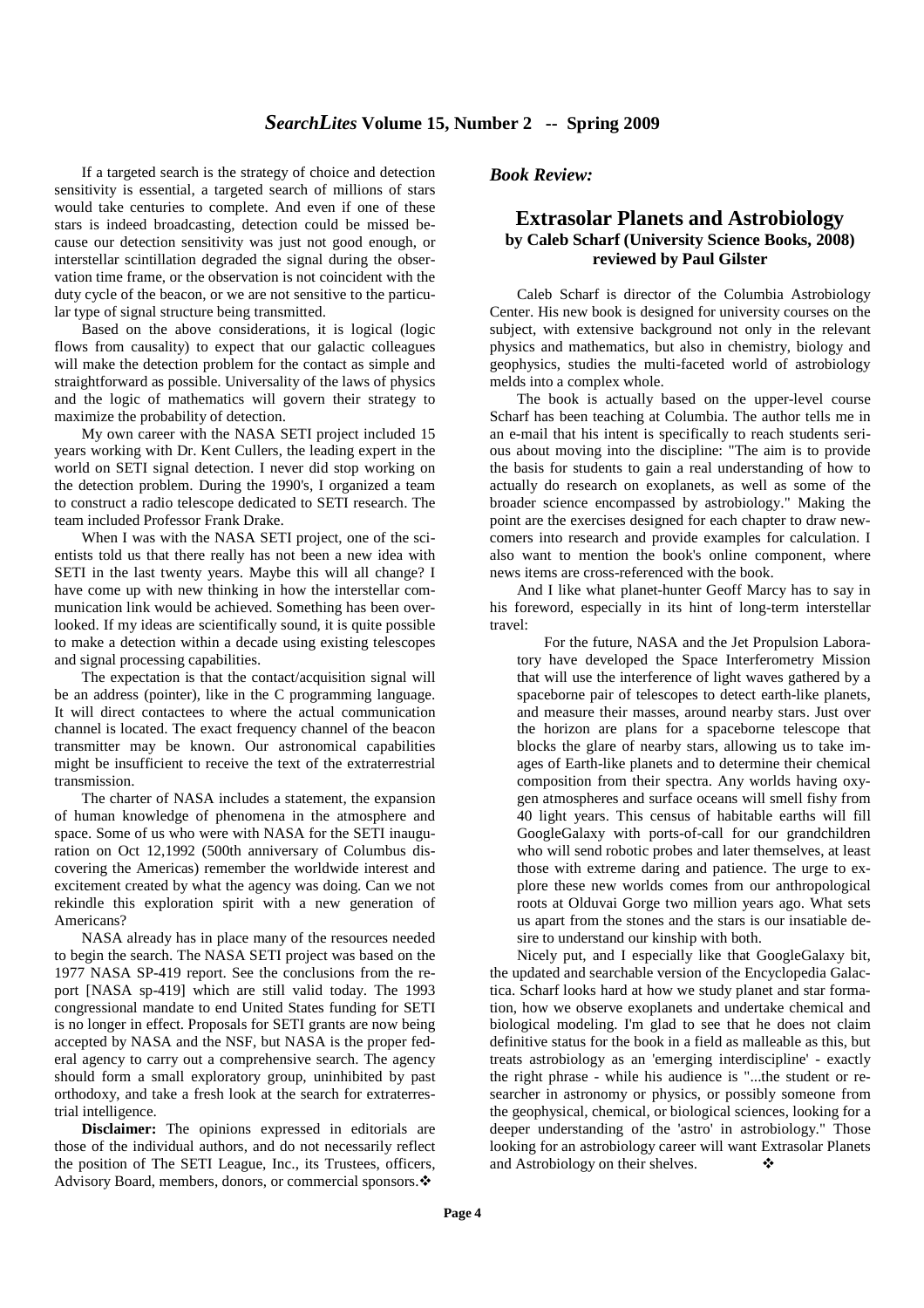# **Event Horizon**

SearchLites' readers are apprised of the following conferences and meetings at which SETI-related information will be presented. League members are invited to check our World Wide Web site (www.setileague.org) under *Event Horizon*, or email to us at info@setileague.org, to obtain further details. Members are also encouraged to send in information about upcoming events of which we may be unaware.

**March 20 - 22, 2009**: *Lunacon 2009*, Rye Brook, NY.

**April 3 - 5, 2009**: Dr. SETI to be Filk Guest of Honor at *I-Con 28*, Brentwood campus of Suffolk Community College, NY.

**April 18, 2009, 0000 UTC - 2359 UTC**: Tenth annual *SETI League Ham Radio QSO Party*: 3.551, 7.0309, 7.2039, 14.084, 14.204, 21.306, and 28.408 MHz.

**April 19, 2009**: Fifteenth *SETI League Annual Membership Meeting*, Little Ferry NJ.

**April 24 - 25, 2009**: 13th Annual *Southeastern VHF Conference*, Charlotte, NC.

**April 24 - 26, 2009**: 34th *Trenton Computer Festival*, Ewing NJ.

**May 15 - 17, 2009**: Hamvention 2009, Dayton OH.

**May 22 - 25, 2009**: *Balticon 43*, Hunt Valley, MD.

**May 29 - 31, 2009**: *Rochester Hamfest*, Rochester NY.

**June 19 - 21, 2009**: *Concertino '09*, Arlington, MA.

**June 28 - July 1, 2009**: *Society of Amateur Radio Astronomers* Conference, NRAO Green Bank WV.

**July 1 – 5, 2009:** *Dr. SETI ®* to perform at *Mensa Annual Gathering*, Pittsburgh, PA.

**July 23 - 25, 2009**: *Central States VHF Conference*, St. Charles IL.

**August 6 - 10, 2009**: *Anticipation*, 67th World Science Fiction Convention, Montreal, Quebec Canada.

**September 4 – 6, 2009:** *Fifth International Radio Astronomy Congress,* Heidelberg, Germany.

**October 10 – 11, 2009:** *AMSAT Space Symposium*, Baltimore, MD.

**October 12 - 16, 2009**: *60th International Astronautical Congress*, Daejon, Korea.

**October 23 - 24, 2009**: *Microwave Update 2009*, Dallas, TX. **November 20 - 22, 2009**: *Philcon 2009*, Cherry Hill, NJ.

**April 17, 2010, 0000 UTC - 2359 UTC**: Eleventh annual SETI League *Ham Radio QSO Party*: 3.551, 7.0309, 7.2039, 14.084, 14.204, 21.306, and 28.408 MHz.

**June 4 - 6, 2010**: *Rochester Hamfest*, Rochester NY.

**June 2010 (dates TBA)**: *Society of Amateur Radio Astronomers* Conference, NRAO Green Bank WV.

**September 2 - 6, 2010**: *Aussiecon 4*, 68th World Science Fiction Convention, Melbourne Australia.

**October 2010 (dates TBA)**: *61st International Astronautical Congress*, Prague, Czech Republic.

**November 19 - 21, 2010**: *Philcon 2010*, Cherry Hill, NJ.

**October 2011 (proposed; dates and details TBA)**: *62nd International Astronautical Congress*, South Africa.

# **Annual Meeting Notice**

In accordance with Article IV, Section 1 of our duly approved Bylaws, the Trustees of The SETI League, Inc. hereby schedule our Fifteenth Annual Membership Meeting for 1 PM Eastern time on Sunday, April 19, 2009, at SETI League Headquarters, 433 Liberty Street, Little Ferry NJ 07643. Our office is located just two blocks north of Route 46 and one mile east of the Teterboro Airport, on the northwest corner of Liberty and Kinzley Streets.

We recommend that out-of-town members and guests flying in commercially use the Newark International Airport (EWR), which is about twenty minutes South of our office. There is a wide variety of hotels available at the Newark Airport. A rental car is recommended. From Newark, drive North on the New Jersey Turnpike to US Route 46 Westbound, cross over the Hackensack River, and two long blocks after the traffic circle, turn right onto Liberty Street.

Our members and guests using General Aviation are invited to use the Teterboro Airport (there *is* a landing fee). Of the half-dozen Fixed Base Operators offering transient parking, we recommend Atlantic Aviation (ask Ground Control for parking in the Atlantic Midfield). They should be able to assist you with ground transportation. Please coordinate your schedules and needs in advance through our secretary, Heather Wood.

As attendance by one percent of the League's membership constitutes a quorum, all members in good standing are encouraged to attend. The preliminary agenda for this meeting, per Bylaws Article XII, appears below.

Per Article IV, Section 3 our Bylaws, written or electronic notice of this Meeting is being provided to all members in good standing, not less than ten days nor more than ninety days prior to the meeting date. Members are encouraged to submit additional Old Business and New Business items for inclusion in the Agenda. Please email your agenda items to n6tx@setileague.org, not later than April 1, 2009.

The annual Board of Trustees Meeting required per Bylaws Article V, Section 3 will immediately follow the Membership Meeting. All SETI League members in good standing are welcome to attend.

### **Preliminary Agenda**

- Call to Order
- Minutes of 2008 Membership Meeting
- Financial Report
- Committee Reports
- Old Business
- New Business
- Good and Welfare
- Adjournment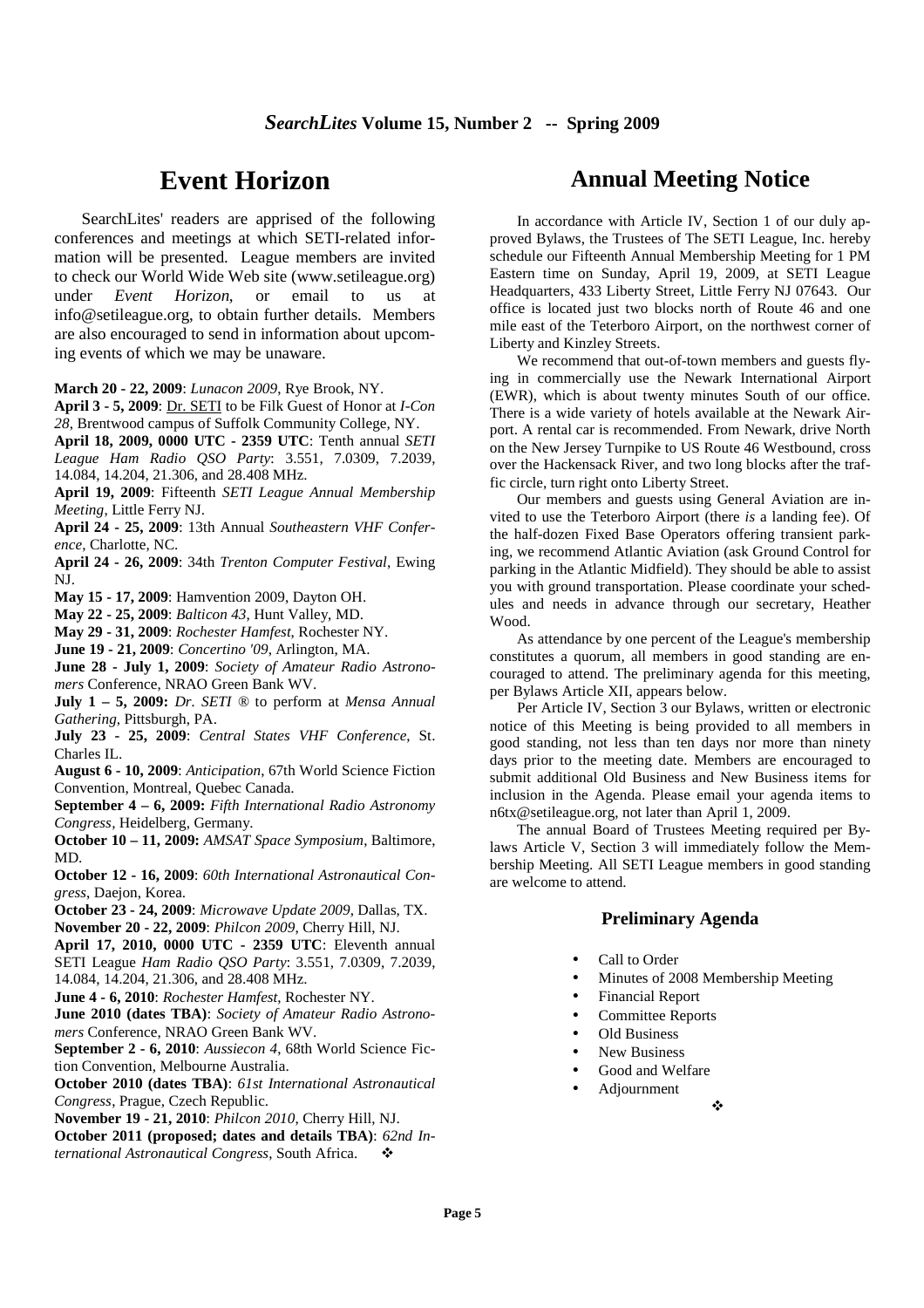### **SARA Announces 2009 Keynote Speaker**

The Society of Amateur Radio Astronomers (SARA), a SETI League Affiliated Society that represents several hundred amateur radio astronomers around the world, is pleased to announce the selection of Dr. Jill Cornell Tarter, one of the world's best known and highly respected radio astronomers, as Keynote Speaker for its annual technical conference, being held from 28 June to 1 July 2009 at the National Radio Astronomy Observatory, Green Bank, WV. Dr. Tarter's presentation, titled "The Allen Telescope Array: The Newest Pitchfork For Exploring the Cosmic Haystack," is tentatively scheduled for Tuesday morning, 30 June 2009.

Dr. Tarter, who holds the Bernard M. Oliver Chair for SETI at the SETI Institute in Mountain View, CA, received her Bachelor of Engineering Physics Degree with Distinction from Cornell University, and her Master's Degree and a Ph.D. in Astronomy from the University of California, Berkeley. She served as Project Scientist for NASA's SETI program, the High Resolution Microwave Survey, and has conducted numerous observational programs at radio observatories worldwide. Since the termination of funding for NASA's SETI program in 1993, she has served in a leadership role to secure private funding to continue the exploratory science. Currently, she serves on the management board for the Allen Telescope Array, a joint project between the SETI Institute and the UC Berkeley Radio Astronomy Laboratory. When this innovative array of 350 6-m antennas begins operations at the UC's Hat Creek Radio Observatory, it will simultaneously survey the radio universe for known and unexpected sources of astrophysical emissions, and speed up the search for radio emissions from other distant technologies by orders of magnitude.

Tarter's work has brought her wide recognition in the scientific community, including the Lifetime Achievement Award from Women in Aerospace, two Public Service Medals from NASA, Chabot Observatory's Person of the Year award (1997), Women of Achievement Award in the Science and Technology category by the Women's Fund and the San Jose Mercury News (1998), and the Tesla Award of Technology at the Telluride Tech Festival (2001). She was elected an AAAS Fellow in 2002 and a California Academy of Sciences Fellow in 2003. In 2004 Time Magazine named her one of the Time 100 most influential people in the world, and in 2005 Tarter was awarded the Carl Sagan Prize for Science Popularization at Wonderfest, the biannual San Francisco Bay Area Festival of Science.

Tarter is deeply involved in the education of future citizens and scientists. In addition to her scientific leadership at NASA and SETI Institute, Tarter has been the Principal Investigator for two curriculum development projects funded by NSF, NASA, and others. The first, the Life in the Universe series, created 6 science teaching guides for grades 3-9 (published 1994-96). Her second project, Voyages Through Time, is an integrated high school science curriculum on the fundamental theme of evolution in six modules: Cosmic Evolution, Planetary Evolution, Origin of Life, Evolution of Life, Hominid Evolution and Evolution of Technology (published 2003). Tarter is a frequent speaker for science teacher meetings and at museums and science centers, bringing her commitment to science and education to both teachers and the public. Many people are now familiar with her work as portrayed by Jodie Foster in the movie *Contact*.

At its 2009 gathering, Jill Tarter will be helping SARA to celebrate the club's 28th Anniversary. Members and guests are invited to participate in the annual Conference. Any SARA or SETI League member wishing to present a paper is invited to review SARA's 2009 Call for Papers. Further information about SARA can be found on their website, http://radioastronomy.org.  $\bullet$ 



**Dr. Jill Cornell Tarter, the 2009 SARA Keynote Speaker, poses amid a field of log-helix antennas at the Nancay Radio Observatory in France**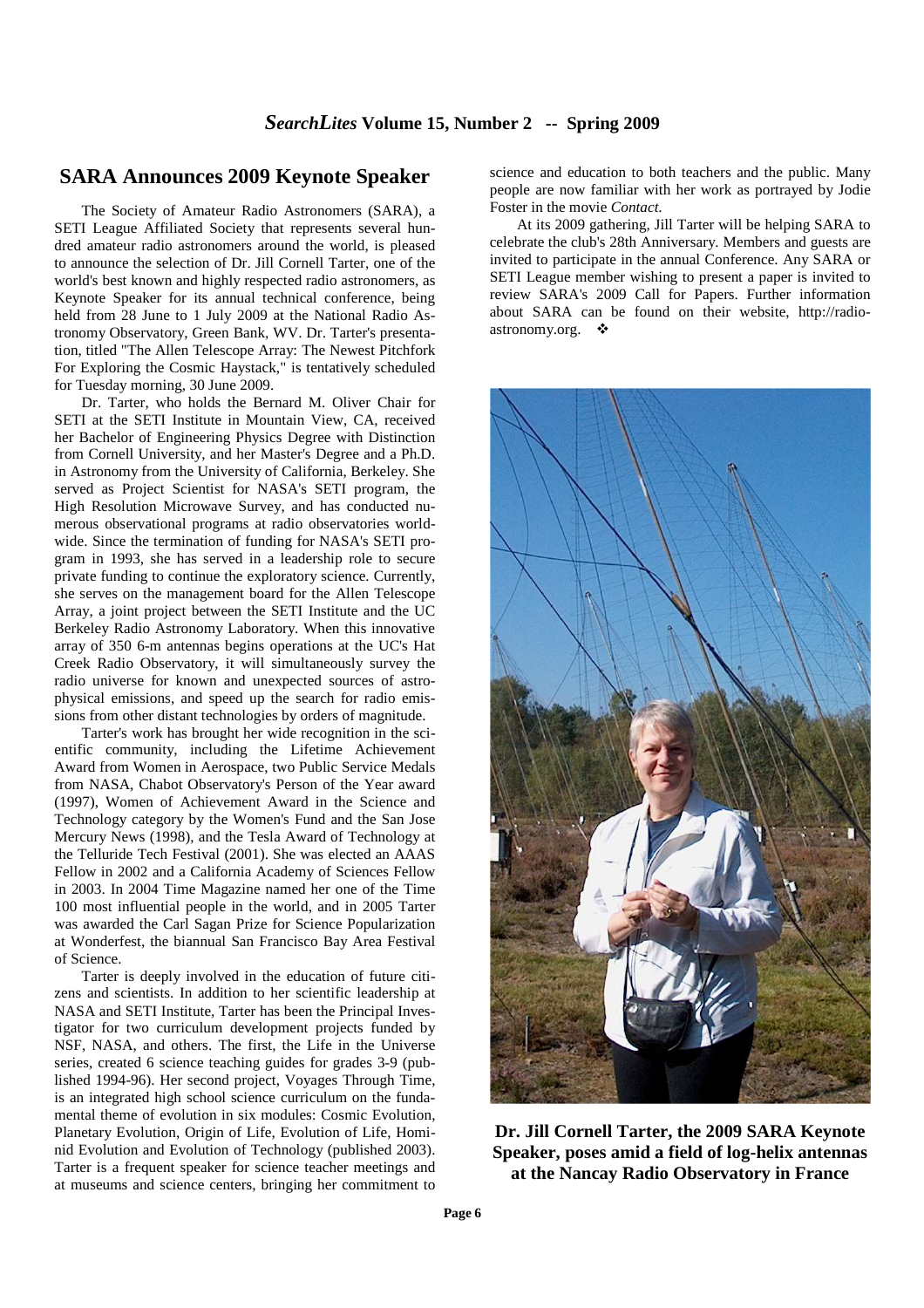## **New CD Available:**



#### Sing More Songs of SETI Featuring Dr. SETI@ and the SETIzens<sup>tm</sup> 1. Cyclops Scans the Skies (Shuch/Shuch) 2. The Mighty VLA (Shuch/traditional) 3. Project Phoenix (Shuch/A.B. "Banjo" Paterson) 4. Scan Ye Bands in the Morning (Shuch/traditional) 5. Make a SETI Station from the Junk Behind Your Home (Shuch/Bill Sutton) 6. We Look at Starshine (Shuch/Jimmie Davis & Charles Mitchell) 7. The Green Bank Telescope (Shuch/Leslie Fish) 8. When They Build the ATA (Shuch/traditional) 9. Welcome, ETI (Shuch/Jack Segal & Evelyn Danzig)<br>10. Crazy (Shuch/Willie Nelson) 11. It Takes Time to Talk to ET (Shuch/Roger Bowling & Hal Bynum) 12. The Dish in Evpatoria (Shuch/traditional) Bonus Track: NASA's Engineers (Shuch/Stan Rogers) Unless otherwise indicated, (lyrics/melodies) @ by H. Paul Shuch, AKA Dr. SETI® All lyrics available online at www.setileague.org/songbook Some of these songs incorporate lyrics, themes, or melodies which are the intellectual property of others. These<br>derivative works are intended either to constitute parody and commentary on the original sources, or to repre educational fair use, both free speech rights which are protected under the Fair Use provision of US law (Copyright Act of 1976, 17 USC paragraph 107). Licensing fees paid. Thanks to Bill Sutton for the melody and inspiration<br>for Track 5, to Steve "Maugorn" Haug for the great banjo riff on Track 6, and to Leslie Fish for the melody in Track 7. More of Leslie's songs are available at www.lesliefish.com and www.random-factors.com. Bonus track and the start of the kind permission of Ariel Rogers and Fogarty's Cove Music, www.stanrogers.net. Cover art by<br>Aurore Simonnet. Track 5 recorded live at Conterpoint IV by Scott "Kludge" Dorsey. Track 11 recorded in Berlin by Werd. Others recorded live at Philcon 2008 and engineered by Harold Stein, www.floatingfilk.com. FFS-07 Copyright © 2009 The SETI League, Inc. PO Box 555, Little Ferry NJ 07643 http://www.drseti.org